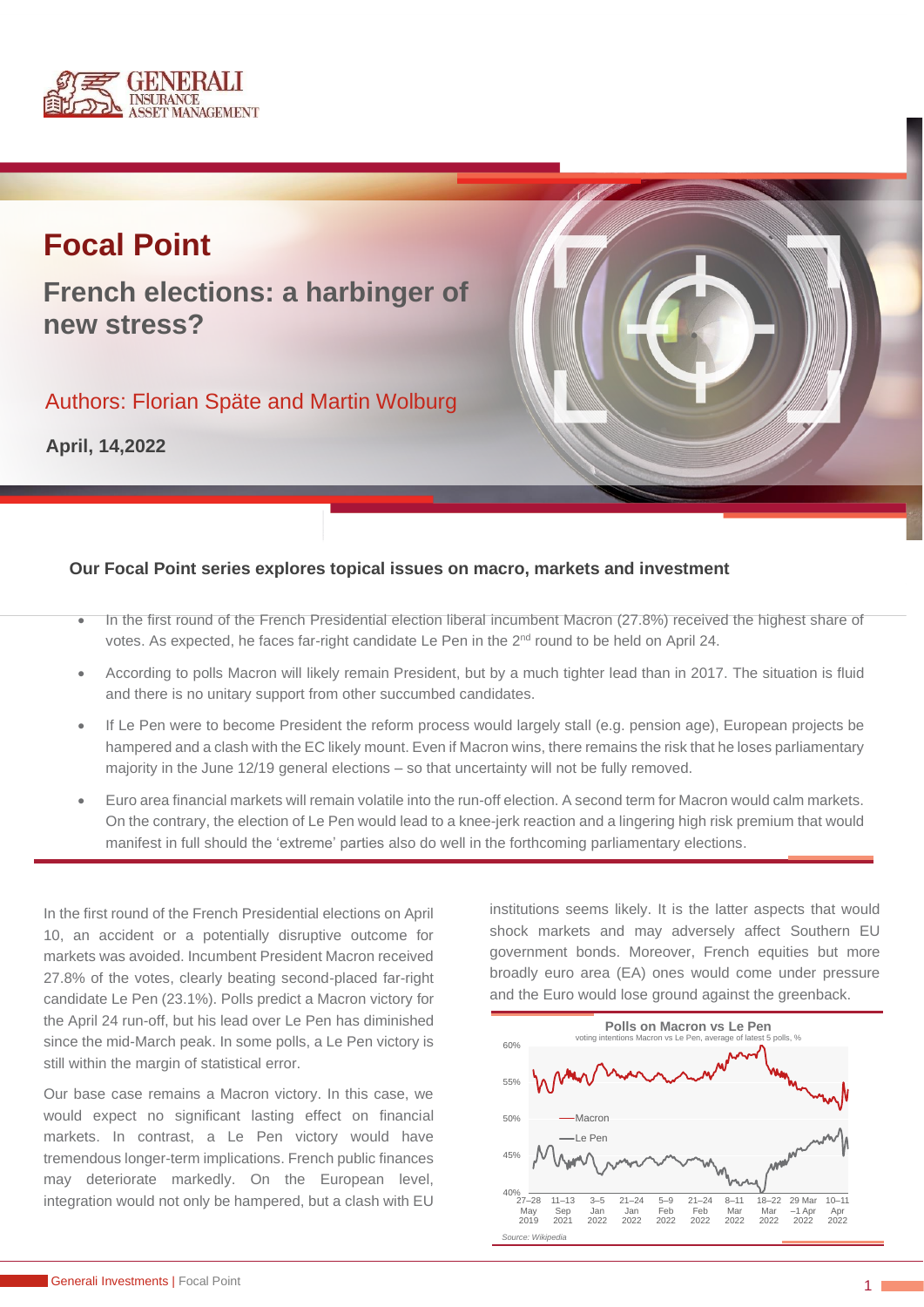#### **Uncertainty ahead of 2nd round to stay high**

In the first round, far left and right-wing extremists won a share of 58.0% of the votes altogether amid strong concerns about purchasing power and social protection according to polls. Here, arguably simplistic solutions offered by extreme candidates seem to also appeal to moderate voters.

Latest polls vary considerably. All polls see Macron beating Le Pen. But his lead ranges from 10pp to just 2pp. Although being a tail risk, a Le Pen victory therefore may be in the margin of error. Moreover, Macron's appeal for a 'Republican Front' against the extreme right is shaky. The Socialists, Communists, Greens and the traditional right candidates that received a joint of 13.5% of the votes – already recommended to support Macron in the second round. But two candidates (Arthaud, 0.6%, and Lassalle, 3.1%) have refused to give any recommendation. And in terms of potential votes, more important candidate Mélenchon, as in 2017, only asked his voters not to vote for Le Pen (i.e. Macron or abstention). In contrast, the far-right candidates Zemmour and Dupont-Aignan (jointly 9.2%) have called for their voters to support Le Pen. The upshot is that uncertainty surrounding the 2nd round of the Presidential elections is significant.

Even in our base case of a Macron victory on April 24, uncertainty about French politics will not subside quickly. The parliamentary election will take place on June 12/19. His coalition (LREM and MoDem) currently holds a clear majority (of 350/577seats) in the National Assembly. Macron's reform momentum faced resistance when in came to the crucial issue of pensions and the labour market and the pandemic brought it to a halt. To resume the reform process, he needs a strong backing in parliament. This makes the general election result at least equally important as the Presidential one. Traditionally, extremist parties perform less strongly there because of lacking local roots. But protest votes may break the post-presidential wave usually seen during the general elections. Key concerns of the voters - not least deteriorating purchasing power –are unlikely to vanish soon. Macron's party (LREM) might not receive the strong support won in 2017 (308 seats). A wider coalition government may yet again force him to water down his reform ambitions. Against this backdrop it will be key to watch whether the extreme left (e.g. France Insoumine, Communist Party and Greens) and/or the extreme right (Le Pen, Zemmour, Dupont-Aignan) each manage to join forces for the June election. The higher the share of extremes in the National Assembly the more difficult it will in the end be for Macron to tackle reforms.

On the other hand, in the risk case of a victory Le Pen would probably need to substantially compromise on her programme. Generally, the President would have even less

room for manoeuvre in case of a so-called cohabitation meaning no majority in parliament. Given the complexity of the political situation, in March the French policy uncertainty index surged to the highest level since April 2017, when the last Presidential election took place.

#### **Le Pen victory bad for public finances and the EU**

Le Pen victory would largely stop the resumption of the reform process. Most importantly, she would not address the crucial pension issue - leaving the retirement age basically unchanged at 62 – and the unemployment insurance scheme. On the other hand, her programme implies much more spending than Macron's. Purchasing power support measures sum up to about € 50 bn per year vs about € 25 bn for Macron. As a result, if not blocked by parliament, until the 2027 election, the French debt-to-GDP ratio would probably rise to around 150% by then, up from 114.6% in 2021, while in case of a Macron victory it may recede somewhat.

| Key features of electoral programmes |                                                                                                       |                                                                                                                                                                                                                                                                                                                                                                                                                                                                                                                                                                                                                                              |
|--------------------------------------|-------------------------------------------------------------------------------------------------------|----------------------------------------------------------------------------------------------------------------------------------------------------------------------------------------------------------------------------------------------------------------------------------------------------------------------------------------------------------------------------------------------------------------------------------------------------------------------------------------------------------------------------------------------------------------------------------------------------------------------------------------------|
|                                      | <b>Macron</b>                                                                                         | Le Pen                                                                                                                                                                                                                                                                                                                                                                                                                                                                                                                                                                                                                                       |
| EU                                   | Invest for defence<br>and green trans. not<br>subj. to SGP                                            | National law shall<br>prevail over EU rules                                                                                                                                                                                                                                                                                                                                                                                                                                                                                                                                                                                                  |
| <b>Reforms</b>                       | Lift retirement age<br>to 65, consolidate<br>pension schemes,<br>reform unemp.<br>Insurance           | No change of<br>retirement age (of 62),<br>reduction in some<br>cases to 60                                                                                                                                                                                                                                                                                                                                                                                                                                                                                                                                                                  |
| Fiscal policy                        | Annual military<br>spending +50 bn by<br>27, inv. In future<br>sectors                                | Annual military<br>spending +55 bn by<br>27, no cut in publ.<br>employment                                                                                                                                                                                                                                                                                                                                                                                                                                                                                                                                                                   |
| <b>Taxes</b>                         | Cut prod. taxes and<br><b>SSC</b>                                                                     | Fiscal support for<br>families, reduction of<br>energy taxes                                                                                                                                                                                                                                                                                                                                                                                                                                                                                                                                                                                 |
| Energy                               | Carbon neutrality by<br>2050, expansion of<br>renewables, in<br>favour of new<br>nuclear power plants | Against expansion of<br>wind turbines, supports<br>new nuclear power<br>plants                                                                                                                                                                                                                                                                                                                                                                                                                                                                                                                                                               |
|                                      |                                                                                                       | A Le Pen victory would also have significantly negative<br>repercussions for the EU. While she has given up the Frexit-<br>goal, her rhetoric suggests that France would no longer<br>foster EU integration. The pledge that national law shall<br>prevail over EU law would make a clash with EU institutions<br>and rulings very likely, especially on the Stability and Growth<br>Pact. Her nationalistic perspective would unsettle European<br>projects in the areas of defence, energy and the green<br>transition. In addition, the achievement of the EU's ambitious<br>goal to become climate neutral by 2050 would be at risk - Le |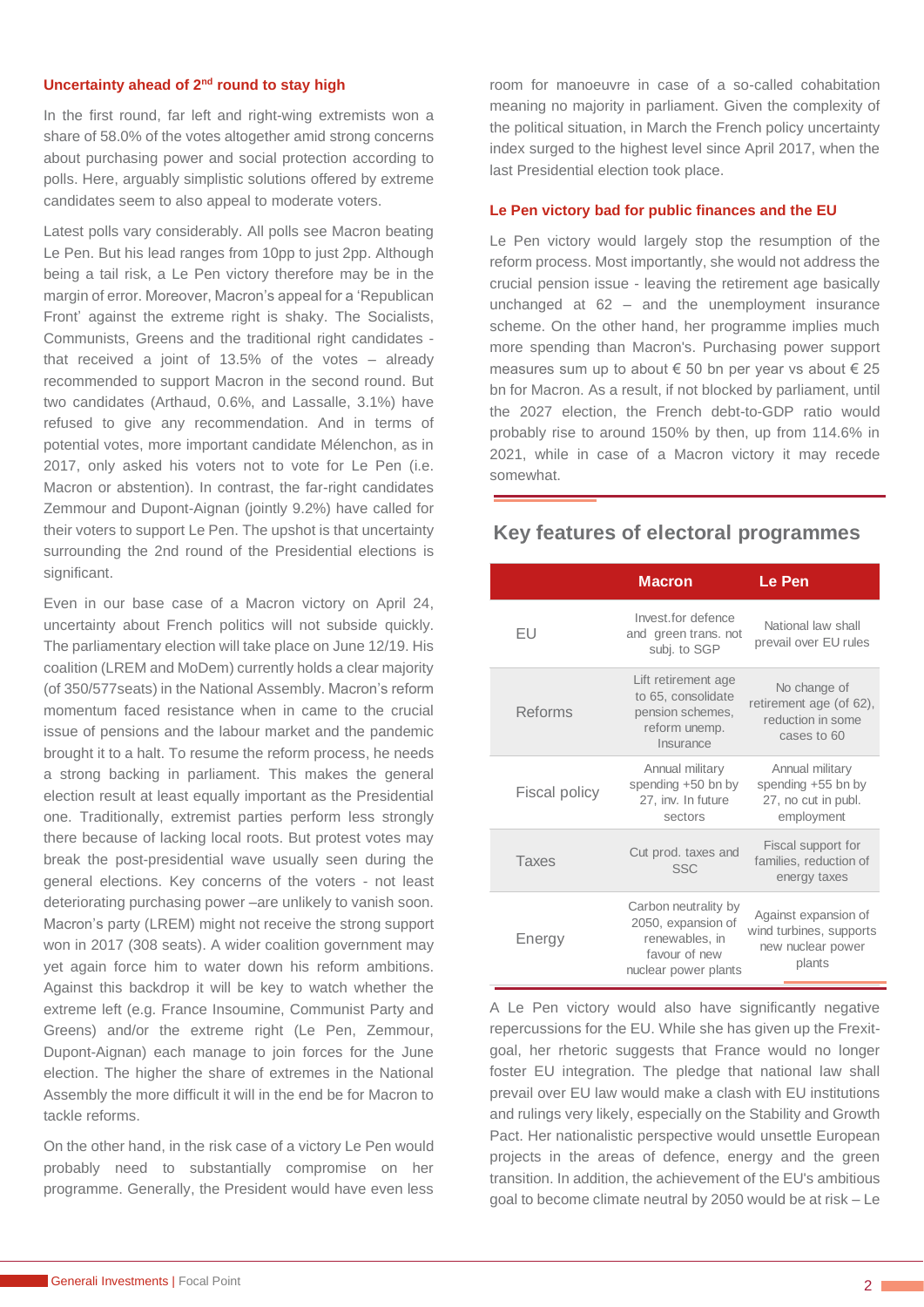Pen has ambitious plans for nuclear energy and hydrogen, but opposed to subsiding renewable energy. Also, a more pro-Russian stance could derail the unified EU approach to the Russian invasion in Ukraine. If worse comes to worse – i.e. her victory being followed by a surge of the extreme parties at the general election –,EU and EMU break-up concerns may rise again.

#### **Election of Le Pen a burden for financial markets**

Financial markets reacted with relief to Macron's solid performance in the first round of the Presidential election. Particularly French OATs retraced half of the sizeable recent spread widening versus Bunds. Equities and corporate bonds were also able to recover somewhat, whereas the Euro did not profit sustainably.

We expect volatility to remain high into the second round on April 24.

The market reaction to the run-off election is likely to be uneven. A victory of Macron would eliminate a tail risk but price action would likely be muted, and more so as a parliamentary majority is by no means guaranteed in the June elections. However, in a knee-jerk reaction French corporate bonds will still likely make up some ground and the risk premium on French government bonds will also fall moderately if Macron prevails (a noticeable equity reaction is more unlikely as there has been not underperformance of French equities recently).



On the contrary, a major reaction on financial markets is to be expected if Le Pen gets her way. The market movements in the run-up to the first rounds were only a glimpse of what is to be expected in this case. Above all, French OATs would come under pressure. The comparison with the 2017 election (see chart above) indicates that the recent widening was rather moderate. The spread widening in 2017 occurred in the run up to the first round and priced just the *probability* of a Le Pen victory. Accordingly, it can be argued that the increase in the risk premium in 2017 should rather be seen

as a lower limit of a possible spread widening in case of an *actual win* by Le Pen. While Le Pen softened her stance on the EU financial markets would still price her euro-sceptical attitude with a higher risk premium (this will hurt particularly EA non-core government bonds). This applies even more as the potential implementation of the fiscal plans would be accompanied by a worsening of public finances (see above). Depending on the majority in parliament in June, the spread widening may be sustainable and significant. However, as Le Pen will not be able to implement her complete agenda, we do not expect that French OAT spreads will skyrocket. E.g., we do not forecast that French government spreads widen to the Spanish spread level (in a worst-case scenario we expect 10-year OAT/Bund spread to widen towards 80 bps). This applies even more as the recent strong correlation indicates that other non-core bonds would also come under pressure, e.g. BTPs.

The blow to the European integration process would also weigh on EA credits versus US credits. French issuers account for more than 20% of the overall index. As financials are more exposed to systemic risks, we would expect an underperformance of financials versus non-financials. Moreover, the weak performance of OATs in case of a Le Pen victory would also weigh on French financials (and on EA non-core financials in general). Additionally, French renewable energy producers would suffer an increase in risk premiums.

The fall in the CAC40 would be sizeable if Le Pen moved to the Palais de l'Élysée and in general the EA risk premium would linger at high levels for longer. As with corporate bonds, shares from the financial sector would come under pressure (immediately and more so later in case Le Pen performs strongly in the general elections in June). This adds to the headwinds emanating from the Ukraine war causing a strong economic and sentiment deterioration and reinforces our cautious stance on cyclical sectors as well. Given the volatile environment and considering looming risks, we prefer US and UK equities versus EA ones for the time being.

The EUR/USD has become much more susceptible to OAT spreads over recent weeks. A Macron victory would bring mild relief for the EUR, which is burdened by the economic fallout from the Russian war in Ukraine. A Le Pen victory would likely raise the risk premium on the single currency markedly and more lastingly, driving the EUR/USD closer to 1.05.